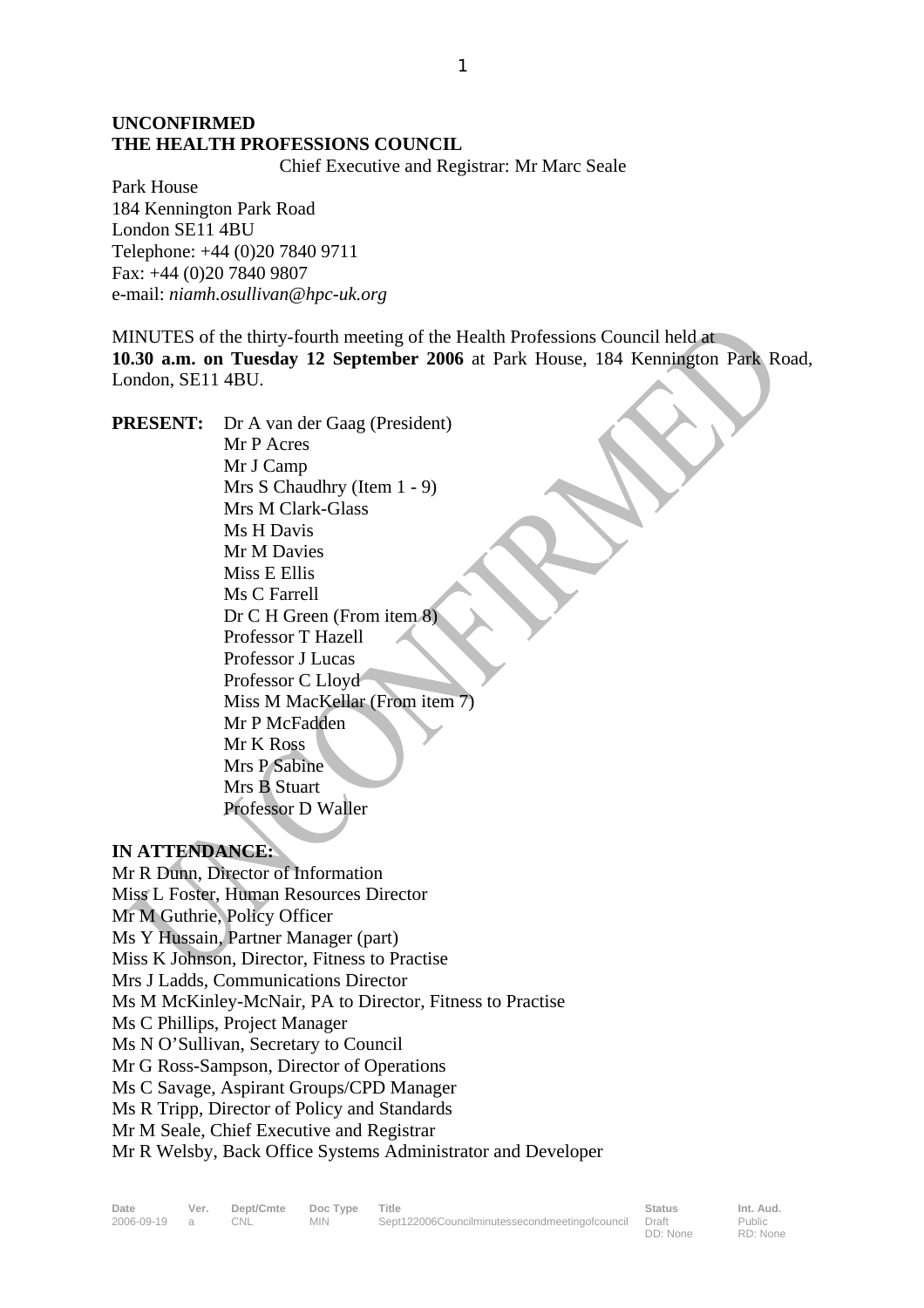#### **Item 1.06/151 INTRODUCTION AND WELCOME**

- 1.1 The President welcomed all members and non-members to the meeting. In particular Dr van der Gaag welcomed Mrs Ladds, Ms Phillips and Mrs McKinley-McNair to their first meeting of the Council.
- 1.2 The President noted that she wished to record her thanks and the thanks of the Council to Ms V Nash for her work as Acting Communications Director.

## **Item 2.06/152 APOLOGIES FOR ABSENCE**

2.1 Apologies for absence were received from the following Council members; Mr R Clegg, Mrs S Drayton, Professor J Harper, Mr W Munro (and alternate Mr O Altay), Mrs J Pearce, Mr S Taylor (and alternate Mr A Mount), Miss E Thornton and Mrs A Turner.

#### **Item 3.06/153 APPROVAL OF AGENDA**

3.1 The Council approved the agenda.

#### **Item 4.06/154 MINUTES**

 4.1 It was agreed that the minutes of the thirty-second meeting of the Health Professions Council be confirmed as a true record and signed by the President.

#### **Item 5.06/155 MATTERS ARISING**

 5.1 Item 18.5-Council Members' Performance and Development Review System The Council noted that this item would be discussed at the December Council meeting.

# **Item 6.06/156 MINUTES**

- It was agreed that the minutes of the thirty-third meeting of the Health Professions Council be confirmed as a true record and signed by the President subject to the following amendment:
- 6.2 8.1 The Council received a paper which it had previously approved.
- 6.3 The Council noted that it would be helpful if members contacted the Secretariat in advance of the meeting to discuss proposed amendments to the minutes.

#### **Item 7.06/157 MATTERS ARISING**

7.1 5.4 – Appointment of Council Members to Committees The Council noted that a paper regarding the future of the Approvals Committee would be considered at the September meeting of the Education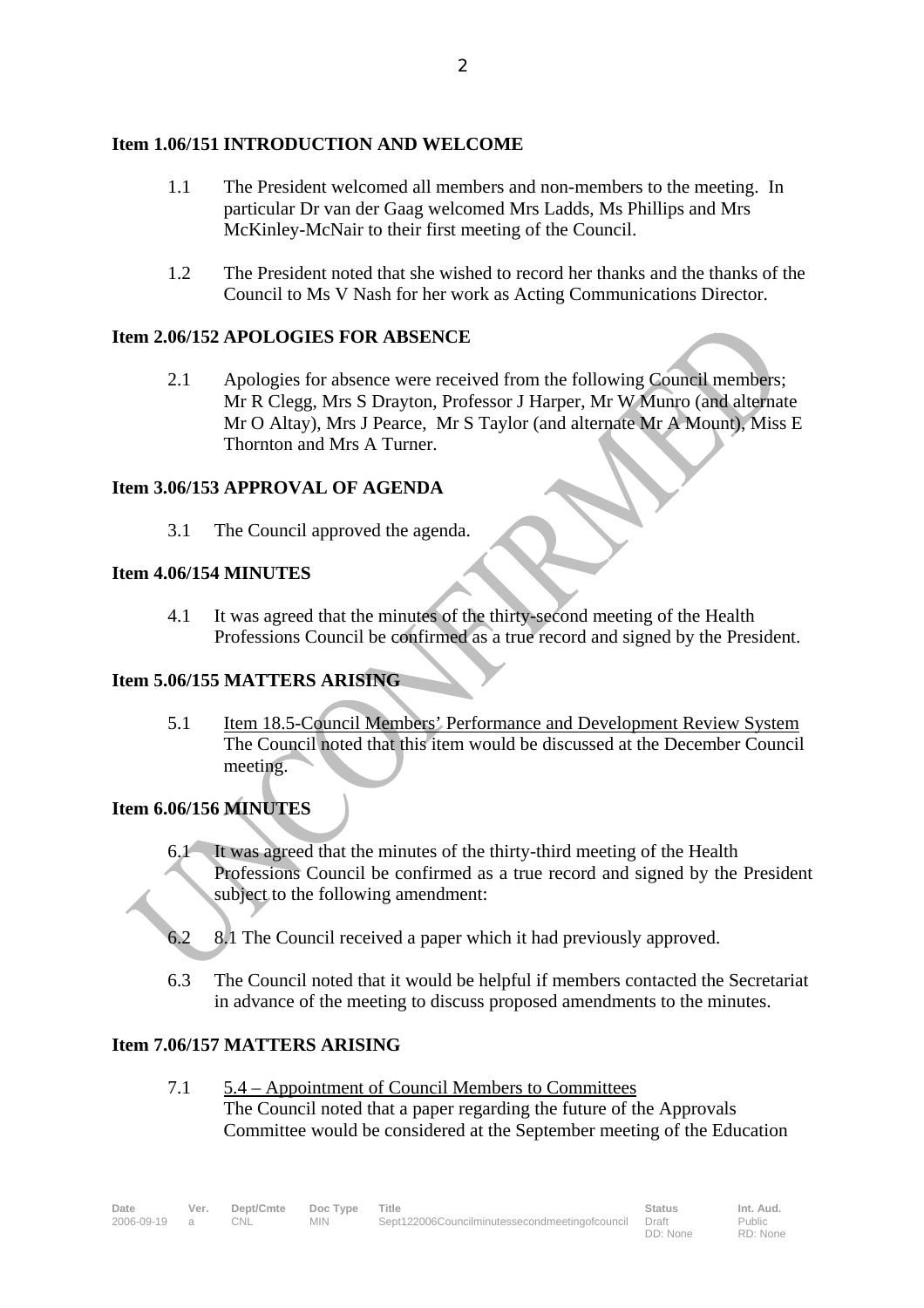and Training Committee. The final decision with regard to this matter would be taken by Council.

7.2 Minute 10.4 – Any Other Business The Council noted that the NHS Appointments Commission would be undertaking the process of appointing an additional registrant Council member following the election of the registrant Speech and Language Therapy member as President.

#### **Item 8.06/158 PRESIDENT'S REPORT**

- 8.1 The Council received an oral report from the President.
- 8.2 The President noted that she and the Chief Executive had attended a meeting to launch the 'Foster' and 'Donaldson' reports. The launch of the reports had not met HPC's expectations of providing a clear set of recommendations but had instead opened a three month period of consultation.
- 8.3 The President noted that she had attended a preliminary meeting of the Council for Regulatory Healthcare Excellence (CHRE) to discuss Foster and Donaldson. She would provide further feedback at the Council away day.
- 8.4 The President noted that she and the Chief Executive had been meeting with Professional Bodies of professions registered with the HPC. The presence of the relevant Council members at these meetings had been very useful and members were encouraged to attend. The Executive would ensure that lay members were informed of dates of upcoming meetings.

# **Action: MJS- September 2006**

- 8.5 The President noted that following on from the recommendations of the Council workshop held on 7 February 2006 consideration had been given to including categories of items on Council agendas to assist members in discussions. These had been included in the current agenda and further work on Council processes would be undertaken in the future subject to Council approval.
- 8.6 The President noted that there would be a number of invited speakers at the October away day. These included Nick Clark from the Department of Health, Lesley Sterling Baxter from North Bradford NHS Trust, and Pam Garside who had acted as the facilitator at the Council Workshop in February 2006.

#### **Item 9.06/159 CHIEF EXECUTIVE'S REPORT**

- 9.1 The Council received a paper from the Chief Executive.
- 9.2 The Council noted that the Registration Department had begun to notice a trend whereby graduates from UK approved programmes coming on to the register were only providing a home address. This would appear to suggest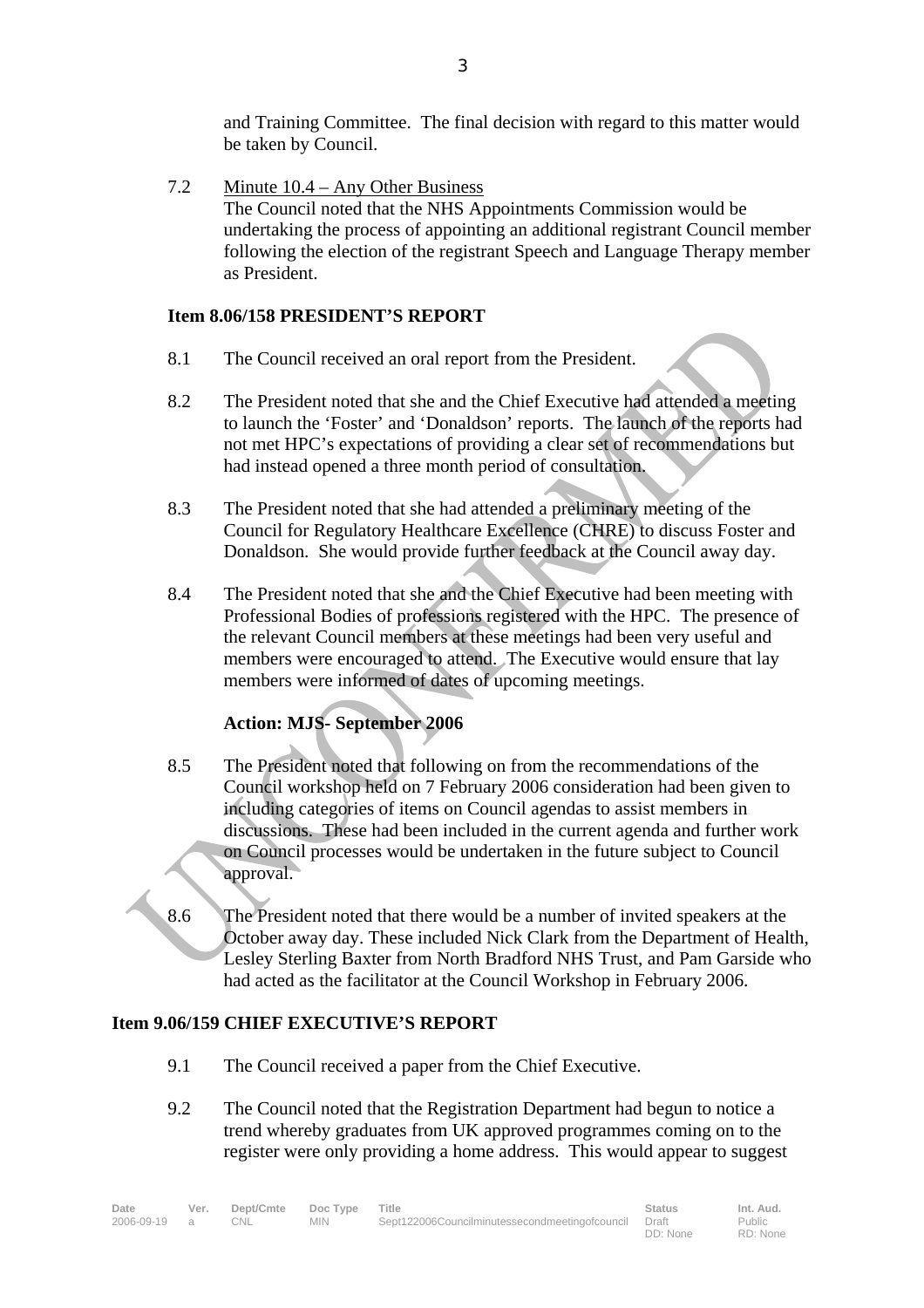that an increasing number were not finding employment on completion of their degree programme. A reduction in the number of graduates registering with the HPC would have implications for the HPC's five year plan. The President and members of the Executive would be meeting with the Department of Health on 27 September and this issue would be raised at that meeting. Professor Lucas agreed to provide information on the number of allied health professions programmes being commissioned to inform future discussions regarding this issue. The President invited all members to provide further relevant information on graduate activity from other sources to inform decision making in the future.

9.3 The Council noted that the HPC would be writing to all applicants for grandparenting, who had not provided all the information necessary to process their application, asking them to provide this information or be removed from the system. Applicants would be given 28 days to respond.

#### **Strategy and Policy**

## **Item 10.06/159 DEPARTMENT OF HEALTH REVIEW OF NON-MEDICAL REGULATION: A DISCUSSION PAPER**

- 10.1 The Council received a paper from the Executive for discussion/approval.
- 10.2 The Council noted that the Department of Health had published its review of non-medical regulation, the 'Foster Review'. This was in the form of a consultation document. The consultation document contained many important recommendations that could significantly affect the way that HPC operated, most particularly on the issues of governance, revalidation, fitness to practise and post-registration qualifications.
- 10.3 The Council noted that the paper under consideration would also form the basis for further discussion on this issue at the Council away day in October.
- 10.4 The Council noted that it had not been informed of the timescale for the taking forward of the Council's recommendation to the Secretary of State that the majority of members should be appointed rather than elected.
- 10.5 The Council noted that the principles of mutuality, partnership and autonomy as articulated in the Donaldson report could form a useful background to the discussions at the away day.
- 10.6 The Council noted that the review was very focused on health professionals working in the NHS, which was not the case with all HPC registrants.
- 10.7 The Council noted that there was no legal definition of 'good character'. The HPC needed to consider whether it supported the adoption of a single definition of 'good character'.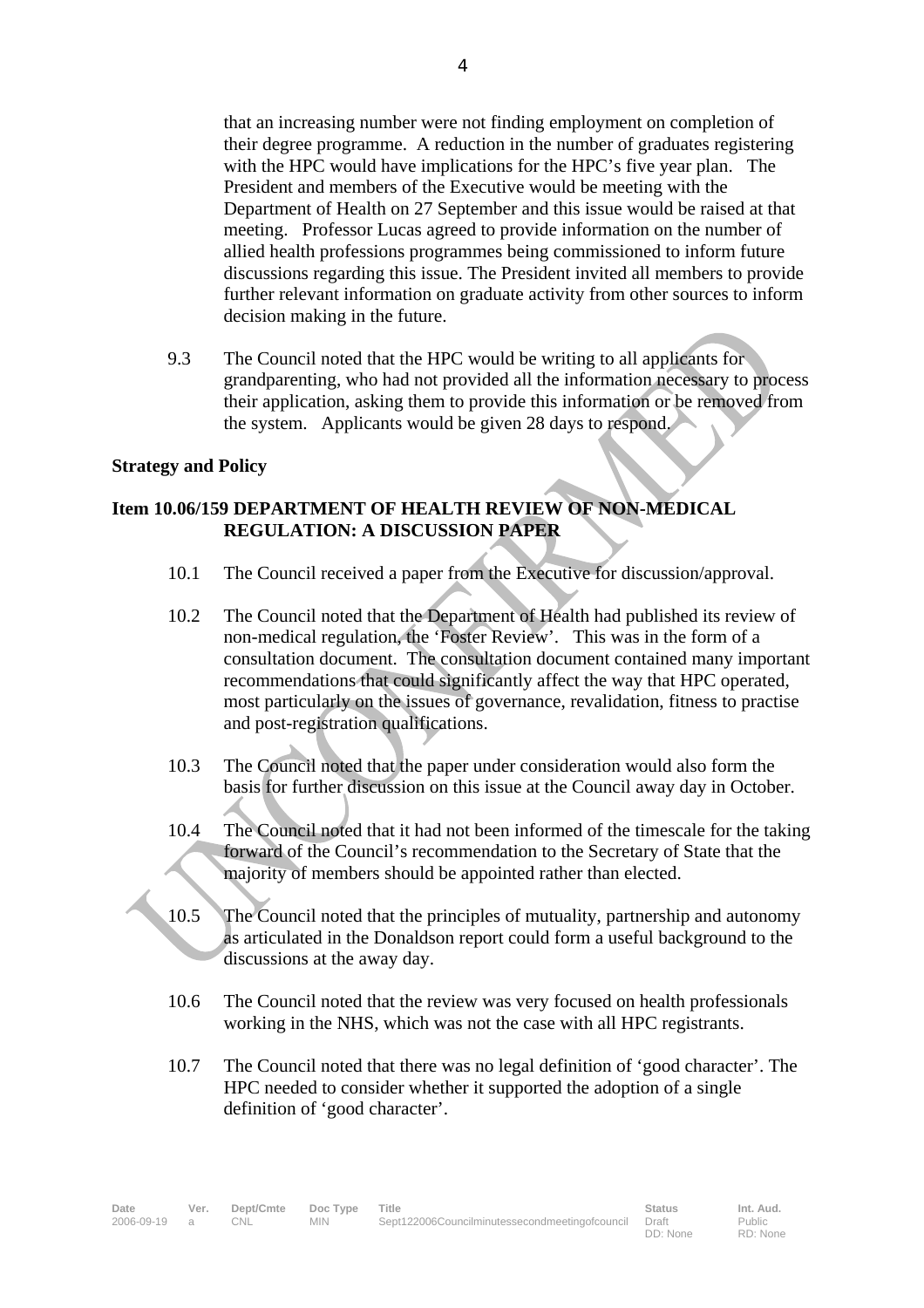- 10.8 The Council noted that separate consideration needed to be given to the fundamental issues of what revalidation meant, whether the Council supported the principle of revalidation and the practicalities of the implementation of a revalidation system.
- 10.9 The Council noted that the discussion of post-registration qualifications contained in the Donaldson review was much more detailed than that contained in Foster. The draft discussion document under consideration attempted to set out what the criteria for marking the register should be.
- 10.10 The Council noted that the proposals in relation to fitness to practise required further discussion, particularly in relation to the role of the regulator in fitness to practise procedures, the composition of fitness to practise panels and the role of CHRE in training panel members.
- 10.11 The Council noted that the Department of Health had consulted on the regulation of support workers and, as a result of that consultation, had recommended that they should be regulated by HPC. The Foster Report now invited further discussion as to whether this approach should be adopted or whether employer led regulation was the most appropriate way forward. The results of the Scottish pilot scheme for the regulation of support workers would be useful in informing this discussion.
- 10.12 The Council noted that the chapter on new roles left many questions unanswered. The Council also noted only one new profession had joined the HPC since its inception in April 2001. The Department of Health needed to be clear about its priorities and timelines with regard to new professions coming into regulation.
- 10.13 The Council noted that it would need to consider its role in relation to the promotion of the profession.
- 10.14 The Council noted that consideration needed to be given to its response to the Donaldson review after a detailed response to the Foster review had been finalised.
- 10.15 The Council noted that it would discuss the issues raised above at the away day in October.

#### **Item 11.06/160 POLICY AND STANDARDS WORKPLAN 2006/7**

- 11.1 The Council received a paper from the Executive for discussion/approval.
- 11.2 The Council noted that the first version of the policy and standards workplan had been considered by the Council in April 2006. The updated document contained further work undertaken by the team, work agreed as part of the Education and Training Committee strategy and also external developments such as the publication of the 'Foster' and 'Donaldson' reviews.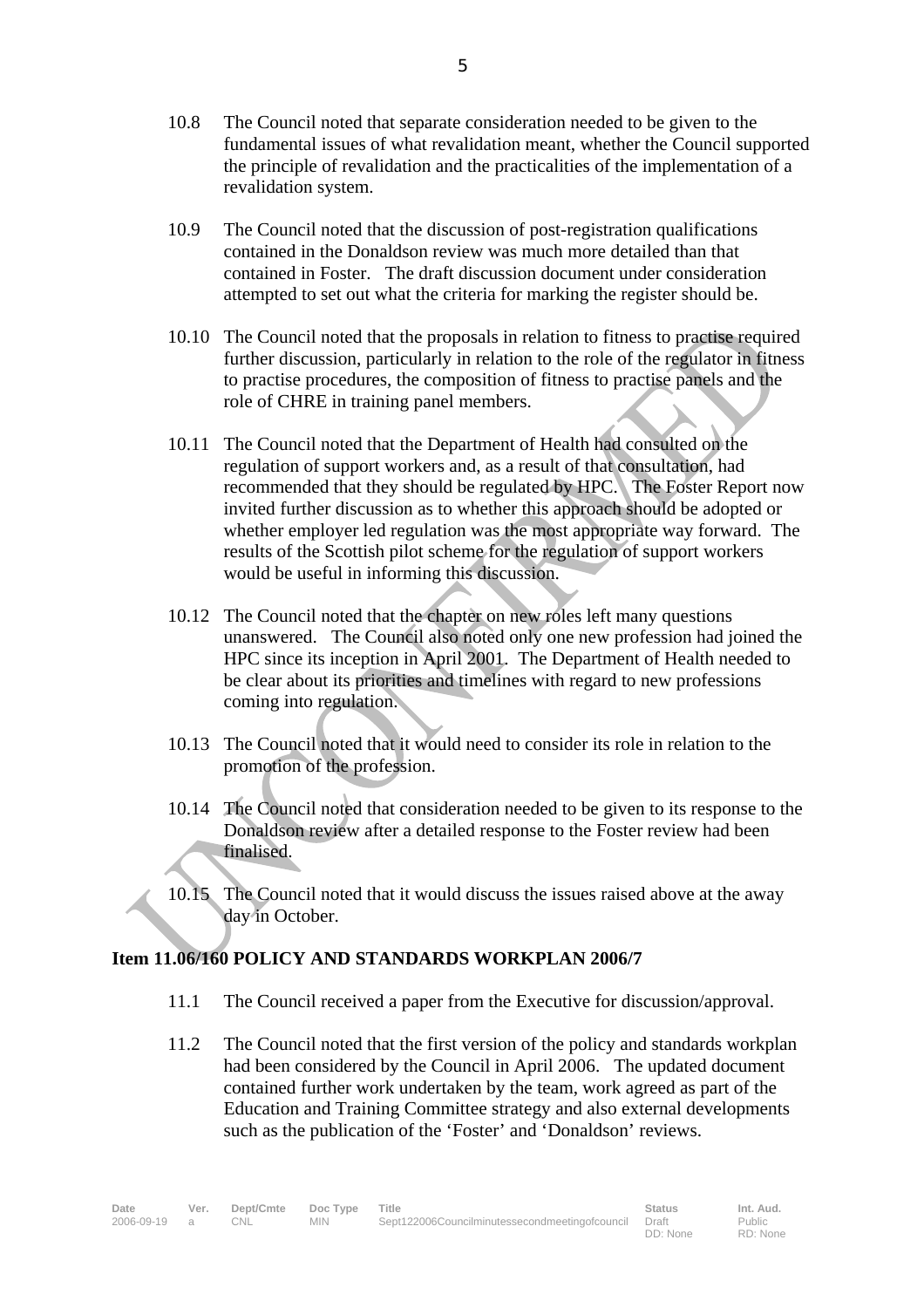- 11.3 The Council welcomed the updated document and noted that proposed outcomes and prioritisation would be a useful addition in the future.
- 11.4 The Council agreed the priorities, projects and principles outlined in the paper.
- 11.5 The Council agreed to continue to keep the document under review.

#### **Item 12.06/161 EQUALITY AND DIVERSITY PROJECT**

- 12.1 The Council received a paper from the Executive for discussion/approval.
- 12.2 The Council noted that the HPC was currently conducting a five year project to create an equality and diversity scheme. There would be two phases to the creation of the Scheme. A pilot would be conducted in the Fitness to Practise Department.
- 12.3 The Council noted the various steps in the creation of the Scheme. The Council noted that the 5 year timescale had been proposed after consideration of the impact the additional work which the scheme required from an organisation the size of HPC. The Council noted that the implementation of the Scheme would help the HPC to become a better regulator.
- 12.4 The Council agreed the project approach for the Equality and Diversity project, with further consideration required on the timescale for implementation.
- 12.5 The Council agreed the Executive would provide a project update to the Council meeting on 14 December 2006.

# **Action: CP – 14 December 2006**

12.6 The Council agreed that the Executive should consider a process for monitoring whether the organisation was meeting its duties under current legislation and should report back to Council regarding this matter.

# **Action: MJS – 14 December 2006**

#### **Item 13.06/162 PROPOSED CONSULTATION PAPER ON REVISION OF GUIDANCE NOTES FOR ASPIRANT GROUPS**

- 13.1 The Council received a paper from the Executive.
- 13.2 The Council noted the proposal to revise two of the criteria which aspirant groups seeking statutory regulation had to show they met in order for the Council to recommend them for regulation.
- 13.3 The Council agreed the following;

(i) the proposed consultation timetable;

| Date         | Ver. | Dept/Cmte Doc Type Title |        |                                                      | <b>Status</b> | Int. Aud. |
|--------------|------|--------------------------|--------|------------------------------------------------------|---------------|-----------|
| 2006-09-19 a |      | CNL                      | MIN 11 | Sept122006Councilminutessecondmeetingofcouncil Draft |               | Public    |
|              |      |                          |        |                                                      | DD: None      | RD: None  |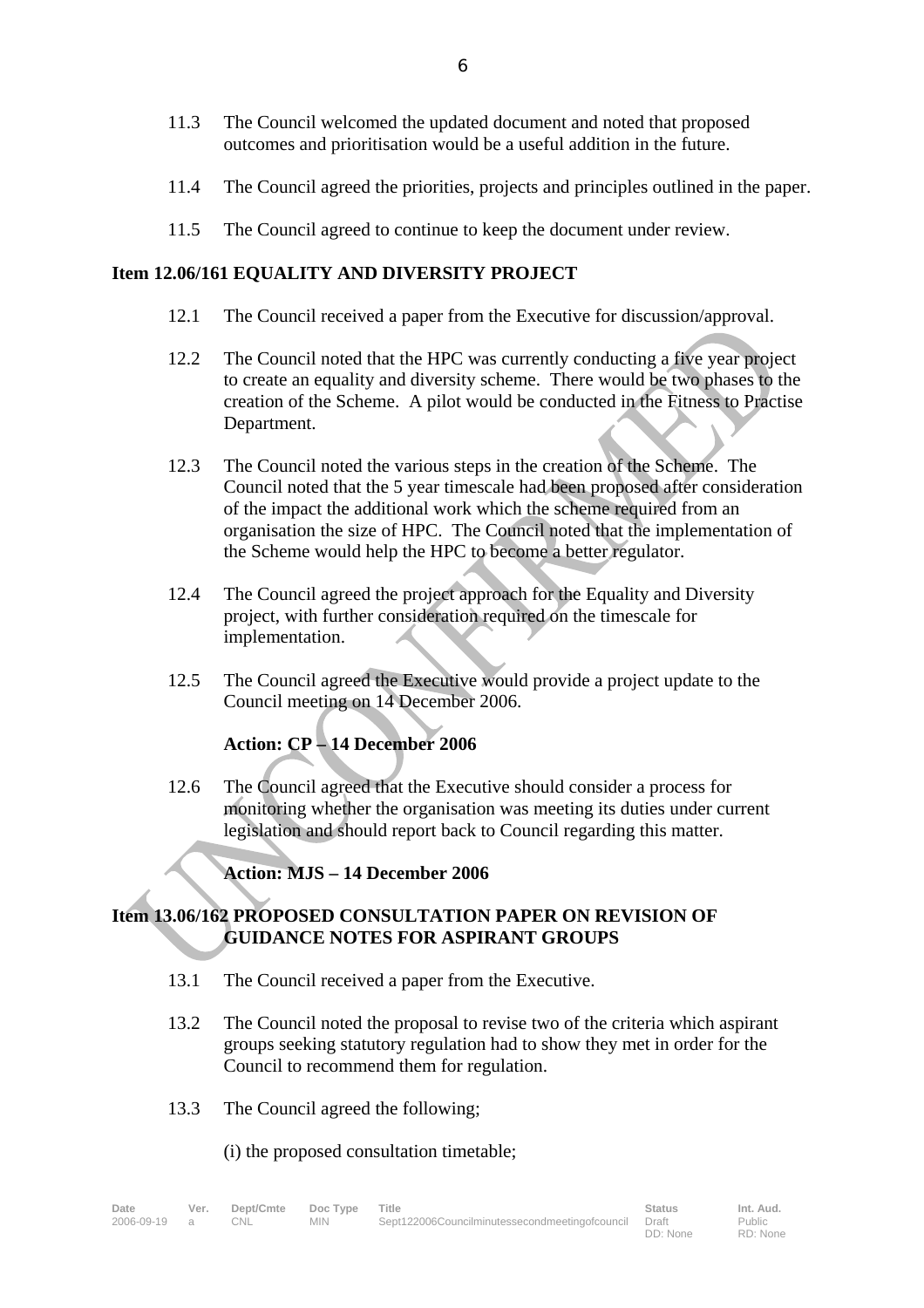(ii) the wording of the draft consultation document; (iii) that the changes would be effective from July 2007

## **Action: CS – consultation to start December 2006**

## **Corporate Governance**

## **Item 14.06/163 COMMITTEE MEMBERSHIP**

- 14.1 The Council received a paper from the Executive for discussion/approval.
- 14.2 The Council ratified the President's decisions regarding the reallocation of members of the disbanded Registration Committee as outlined in the paper.

## **Item 15.06/164 MINUTES OF THE FINANCE AND RESOURCES COMMITTEE HELD ON 28 JULY 2006**

- 15.1 The Council received the minutes of the Finance and Resources Committee held on 28 July 2006.
- 15.2 The Council noted that there were no decisions in the minutes which required Council ratification.

# **Item 16.06/165 REVIEW OF ASPIRANT GROUPS**

- 16.1 The Council received a paper to note from the Executive.
- 16.2 The Council noted the number of aspirant groups who had contacted HPC with a view to statutory regulation.
- 16.3 The Council also noted the number of aspirant groups which Council had recommended for statutory regulation.

# **Item 17.06/166 HPC PERFORMANCE APPRAISAL SYSTEM FOR PARTNERS**

- 17.1 The Council received a paper to note from the Executive.
- 17.2 The Council noted that a further update would be provided to Council in one year.

# **Action: YH – September 2007**

#### **Item 18.06/166 APPOINTMENT TO THE EDUCATION AND TRAINING COMMITTEE**

- 18.1 The Council received a paper to note from the Executive.
- 18.2 The Council noted that it had agreed at 11 July 2006 Council meeting that Miss Ellis should be appointed to the Education and Training Committee

| Date         | Ver. |     | Dept/Cmte Doc Type Title |                                                      | <b>Status</b> | Int. Aud. |
|--------------|------|-----|--------------------------|------------------------------------------------------|---------------|-----------|
| 2006-09-19 a |      | CNL | MIN.                     | Sept122006Councilminutessecondmeetingofcouncil Draft |               | Public    |
|              |      |     |                          |                                                      | DD: None      | RD: None  |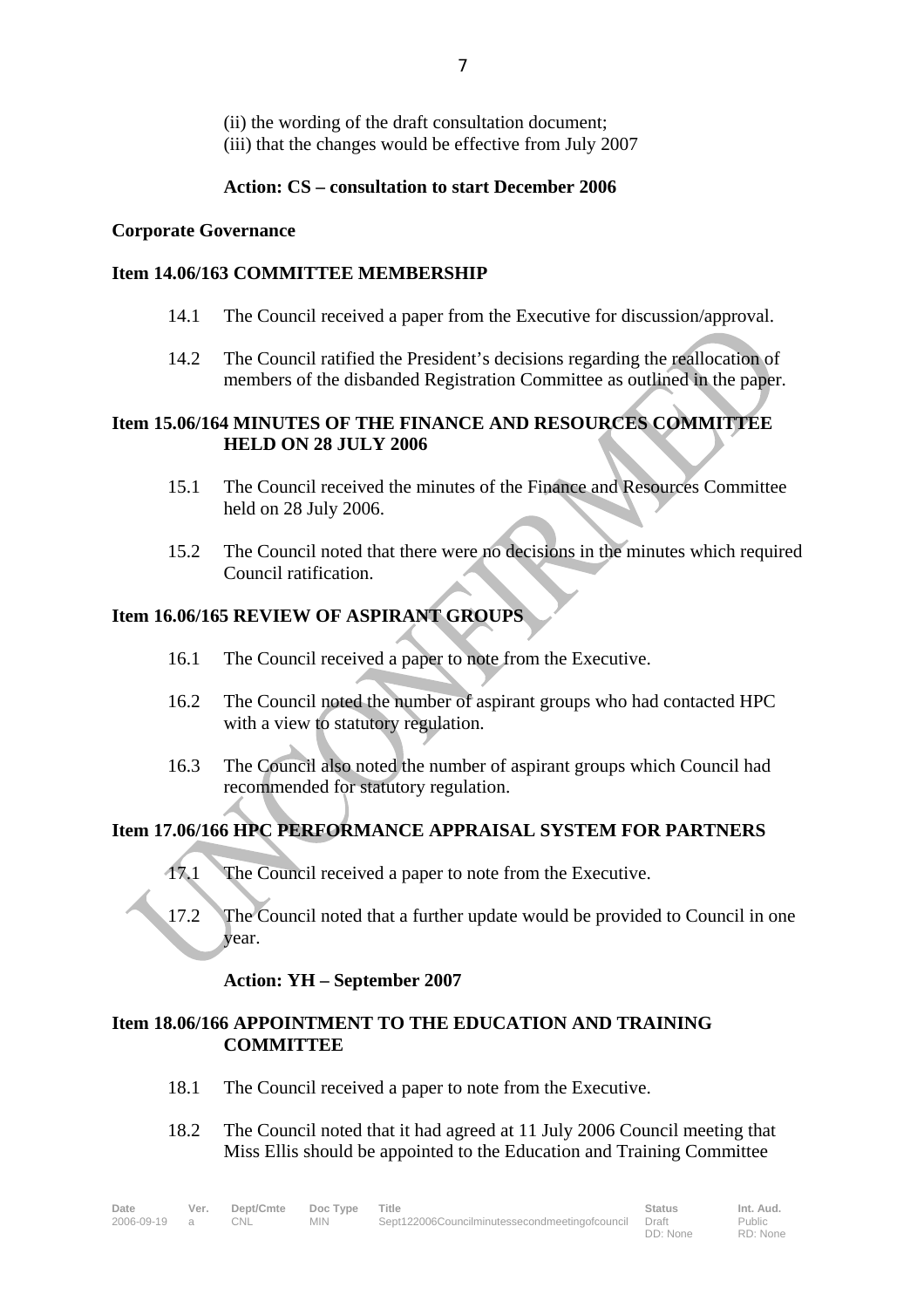subject to the provision of a statement from Miss Ellis explaining her suitability for membership of the Committee. This statement would be reviewed by the President.

18.3 The Council noted that the President had considered the statement and had approved the appointment, with the agreement of the Chairman of the Education and Training Committee.

#### **Item 19.06/167 REPORTS FROM COUNCIL REPRESENTATIVES AT EXTERNAL MEETINGS**

19.1 The Council received a paper to note from the Executive.

## **Item 20.06/168 MINUTES OF THE HEALTH COMMITTEE HELD ON 12 APRIL 2006**

20.1 The Council noted the confirmed minutes of the Health Committee held on 12 April 2006.

#### **Item 21.06/169 MINUTES OF THE INVESTIGATING COMMITTEE HELD ON 19 April 2006**

21.1 The Council noted the confirmed minutes of the Investigating Committee held on 19 April 2006.

## **Item 22.06/170 MINUTES OF THE CONDUCT AND COMPETENCE COMMITTEE HELD ON 20 April 2006**

22.1 The Council noted the confirmed minutes of the Investigating Committee held on 20 April 2006.

# **Item 23.06/171 ANY OTHER BUSINESS**

23.1 There was no other business.

# **Item 24.06/172 DATE AND TIME OF NEXT MEETING**

- 24.1 The next meeting of the Council would be at 10.30 a.m. on Thursday 14 December 2006.
- 24.2 Further meetings would be held on the following dates;

Thursday 29 March 2007

Thursday 31 May 2007

Thursday 5 July 2007 – Council meeting